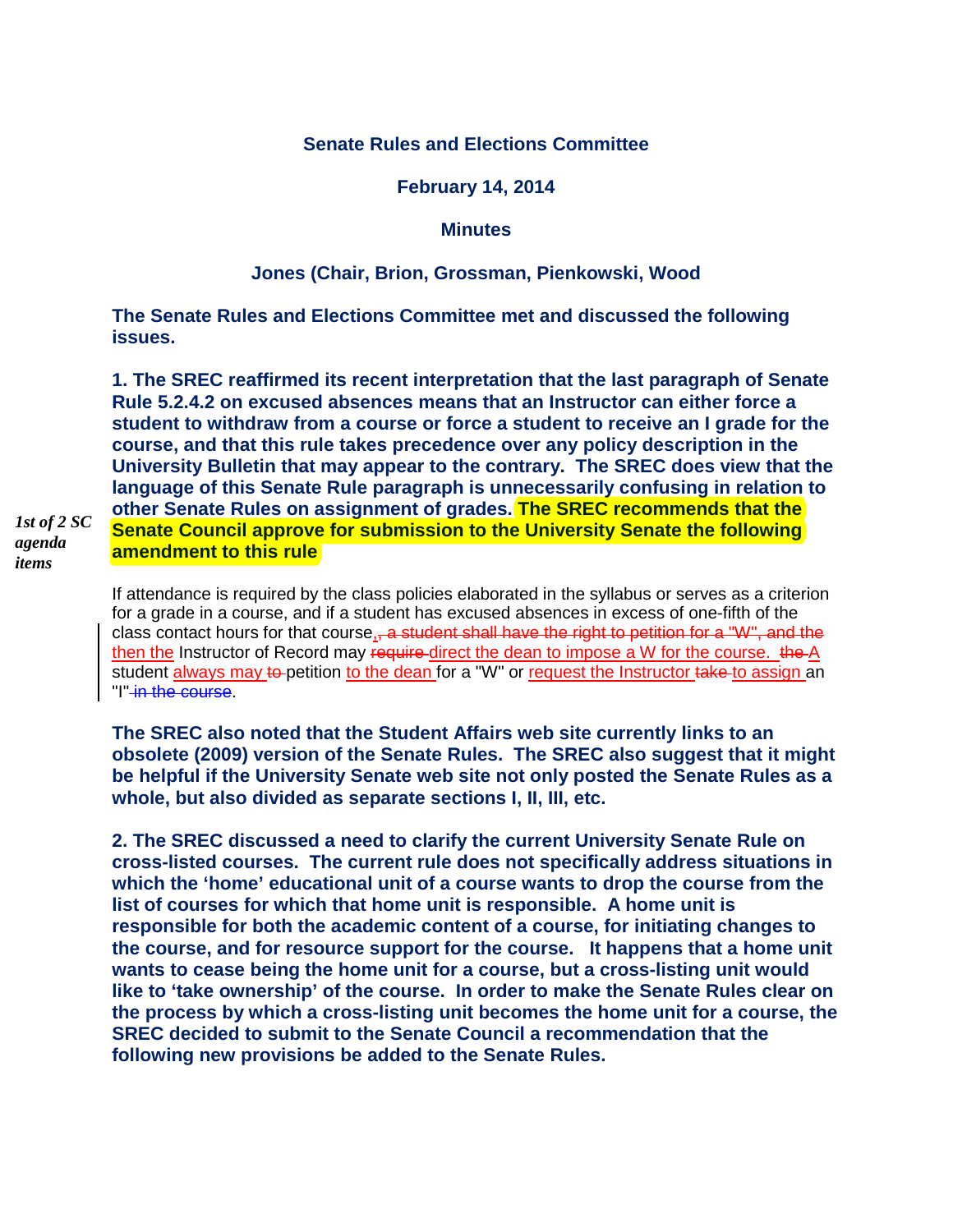## **SR 3.3.2**

### **E. Cross-listing**

If an educational unit Faculty wishes to cross-list an existing course, then it shall first seek the approval of the Faculty of the educational unit that currently offers the course. If each Faculty of the two units approves the cross-listing (which shall be attested to by each unit chair/director in the proposal documentation), then the requesting educational unit shall submit a form for a minor course change of the existing course. If the units are in different colleges, both deans must signify approval in the similar respective capacities as described above for the two unit chair(s)/director(s). Cross-listing shall not be used as justification for duplication of teaching effort. The chair of the home educational unit of the course must agree on the time, place and instructor(s) in scheduling of the cross-listed course.

2. If both the home educational unit and cross-listing educational unit request, and their respective college faculty mechanisms approve, then the cross-listing unit may become the home unit by exercise of the course minor change approval process, including change of the course prefix to reflect the new home unit (SR 3.3.2.G).

However, if the cross-listing unit wants to cause at the same time more than minor change to the content of the course, then the change in home unit for the course and change in course content shall be submitted through the regular course change process. (SR 3.3.2.A-D).

*2nd of 2 SC agenda items*

**The SREC recognizes that there may also be situations in which the home unit that originally agreed that a second unit cross-list the course no longer wants the course to be cross-listed to that second unit, but the second unit wants to retain cross-listing. The Senate Rules do not directly address this situation, and the SREC recommends that the Senate Council discuss what ought to be the procedural handling of such a situation.**

**3. The SREC discussed at length with Associate General Counsel Marcy Deaton the meaning of GR XI on the relationship of the UAB to the University Senate Rules. The SREC noted previous actions by the Board of Trustees to designate the University Senate as the "university-wide faculty governing body", and to identify the University Senate as the "legislative body" of the University. The SREC emphasized its understanding that the UAB's "original jurisdiction" means that it can hold a hearing to newly determine facts, and it can use those newly determined facts to decide whether there has been an academic offense by the student (GR XI.C.2.a) or whether there has been a violation of student academic rights (GR XI.C.4). The SREC understands GR XI.G to mean that when the UAB is determining the dispositional penalty or remedy, it is bound by the parameters for penalty or remedy established by the University Senate Rules.** 

"The authority of the UAB over the disposition of academic cases is provided in the University Senate Rules for academic cases and in the Code of Student Conduct for non-academic cases. Decisions of the UAB are final." GR XI.G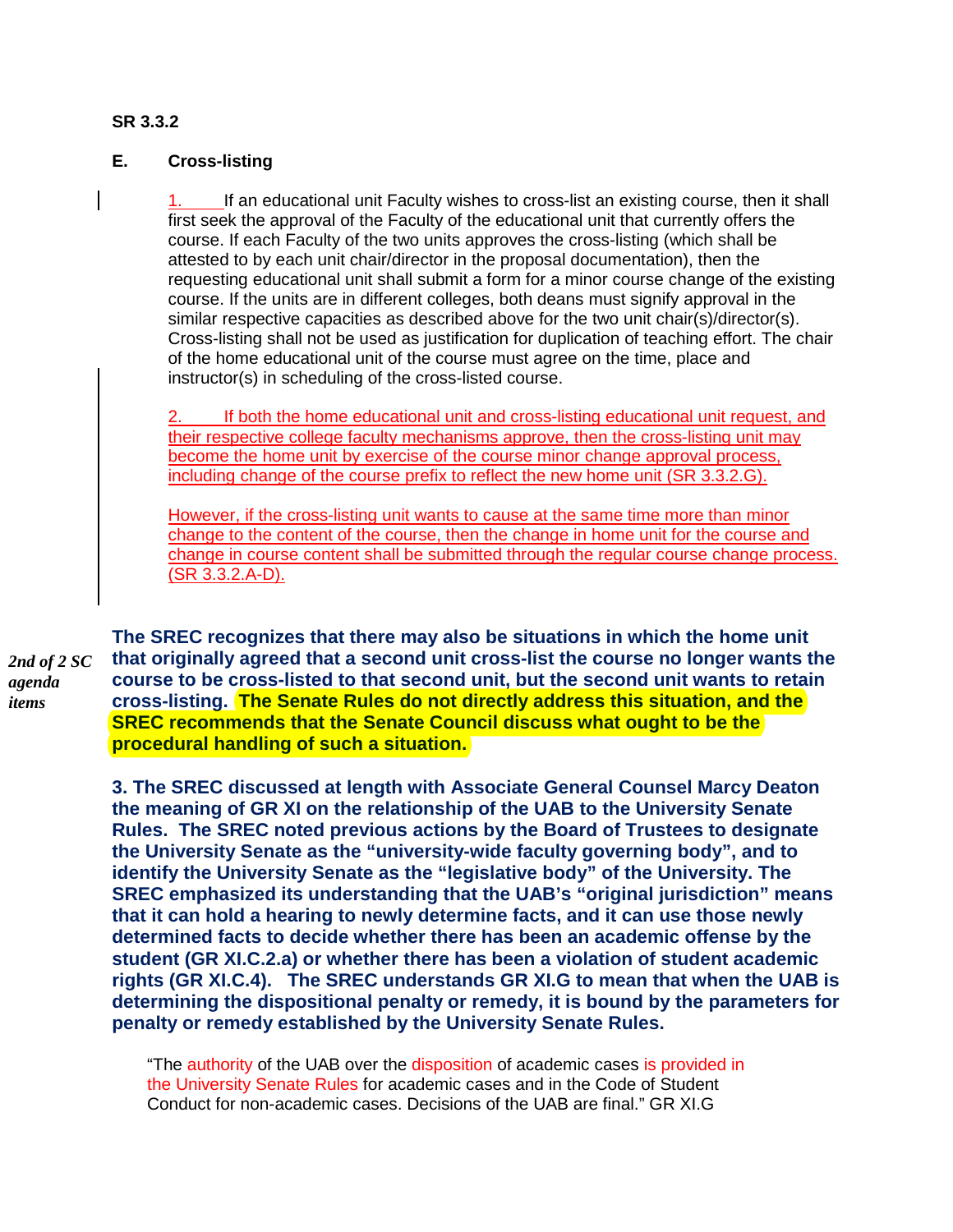## **The discussion reviewed a previous email from Associate General Counsel T. Lynn Williamson that supports the above understanding of the SREC. That email stated in part,**

"It seems to us that there [is] one valid, legal concern over the matter of the Senate's restricting the UAB's jurisdiction. If the Senate's rules on the jurisdiction of the UAB are too restrictive, the University might loose [sic] a challenge where the opponent argues that the Senate's rules basically eliminate due process. One might argue that, if there is an appellate process, but its jurisdiction is so restrictive that there can be no decision except the one that has already been made, then there is no due process. I am not convinced that specifying that penalties can only be reduced is so restrictive [as] to basically eliminate due process.

Again, we think that legally the Senate may pass rules to restrict jurisdiction of the UAB."

#### **Deaton expressed that her opinion is similar to that of the SREC and Williamson.**

**The SREC described its understanding that under GR XI and its interpretation of the Senate Rules, in cases of academic offenses, the UAB does not have the authority to impose a penalty more severe than delimited by the Senate Rules, nor to direct that a letter of warning not be placed in the student's record when the Senate Rules expressly require it. In addition, the SREC discussed that in cases of academic rights, the UAB is not authorized to direct that a grade be changed without the UAB first making a determination that it has been "proved" that the grade rendered by the Instructor was "based upon anything other than a good-faith judgment." Deaton expressed her impression that the SREC's interpretation on these examples is correct.**

**The SREC discussed what option is available to the UAB if the UAB feels that the limiting parameters of penalty or remedy in the Senate Rules are not appropriate. The SREC noted that under GR III.A.6, the President can, under "extraordinary circumstances," waive a Senate Rule, and could if persuaded by the UAB of "extraordinary circumstances" waive the Senate Rule that limits the range of penalty or remedy.**

"Under extraordinary circumstances, and with written justification to the University Senate through the University Senate Council, the President may suspend a rule of the University Senate in a particular case; however, under no circumstance may the President suspend rules concerning admission and the number of credits and quality points required for graduation."

**The SREC is not aware of any case, subsequent to promulgation in 1943 of the above GR III.A.6, in which the President had found such extraordinary circumstance to waive a Senate Rule, and certainly since June 2005 (when the "written justification" clause was added), the University Senate Council has never received a "written justification" from the President for waiver of any Senate Rule.**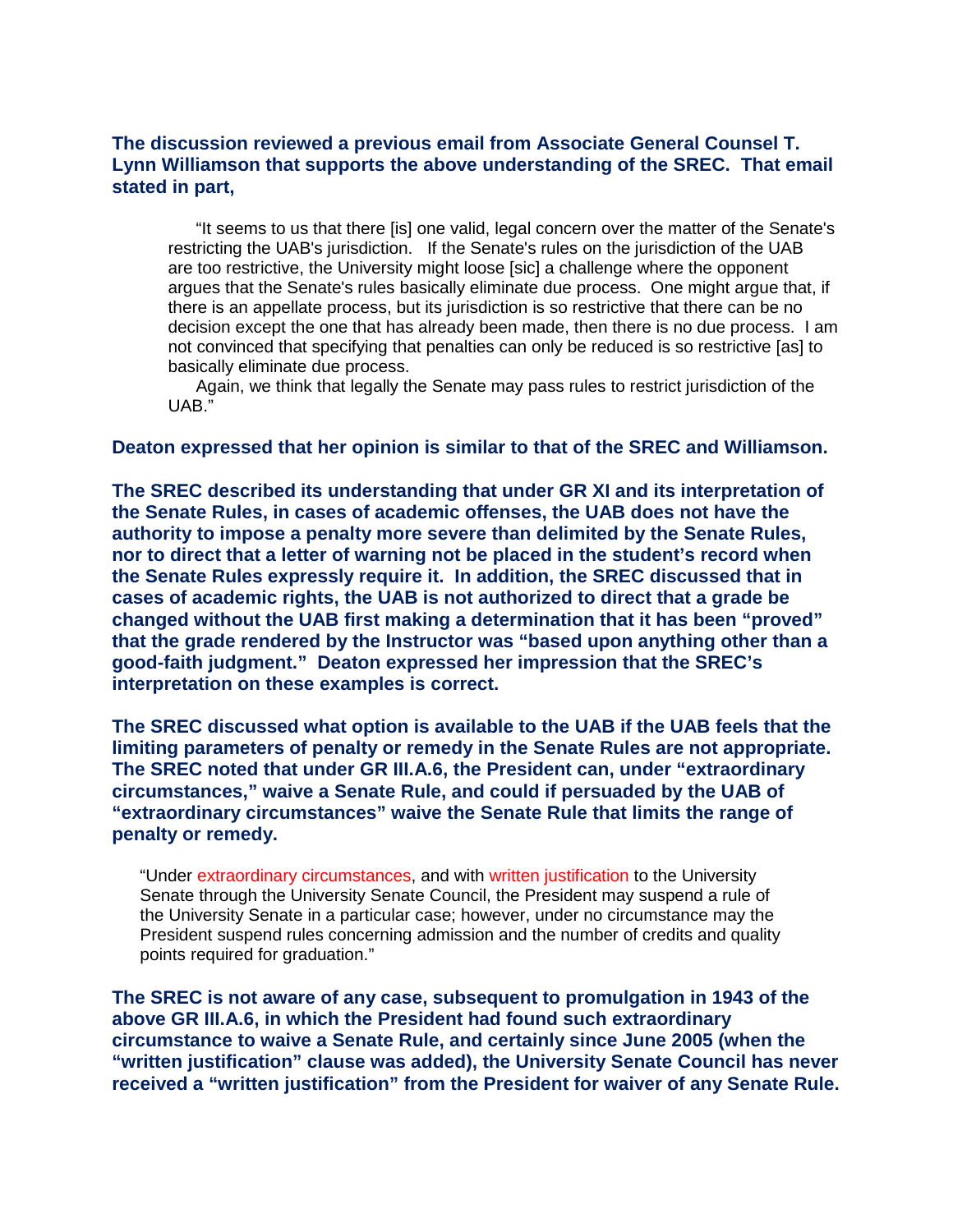**There was additional discussion on who is responsible for overseeing that the UAB is performing its functions in accordance with applicable rules and regulations of the University. The question was posed to Deaton as to whether the UAB 'is a part of University operations' within the meaning that the University President 'is responsible for University operations.' Deaton expressed that it was her impression that it was.**

**Both the SREC and Deaton agreed that GR XI needs to be made more clear. In addition, all agreed that the UAB is free to suggest to the University Senate the merits of changing the range of penalties (or remedies) in the Senate Rules for particular academic offenses (or particular violations of academic rights). The SREC suggested, and Deaton endorsed, that the SREC would submit to the General Counsel of the University specific questions relating to the above discussion, upon which the General Counsel could render specific responses with copy to the President and the chair of the UAB.** 

# **The SREC identified the following questions for submission to the General Counsel of the University:**

1. The Senate Rules prescribe that if a student commits an academic offense (as determined by the instructor and, if the student appeals his or her guilt, the University Appeals Board), and there is no record of a prior offense, and the recommended penalty is no more severe than an E in the course, then a letter of warning goes into the student's record at the Registrar's Office. The purpose of the letter is so that if the student commits an academic offense again, the appropriate University authorities can be made aware of the existence of the prior offense.

- a. Under the above circumstances, does the UAB have the discretion to instruct the Registrar not to keep a letter of warning in the student's record?
- b. Would a UAB instruction to the Registrar to not maintain the letter of warning in the student's record be a violation of federal record-keeping rules (that expect student records to be maintained in their designated files)?

2. The Senate Rules prescribe that the UAB can reduce the severity of the penalty that an instructor originally imposed for an academic offense, but it cannot increase it, regardless of whether the student is appealing the finding of an offense or the severity of the penalty.

a. If a student appeals the finding of the academic offense to the UAB, and the UAB finds that the student did indeed commit that offense, does the UAB have the authority to impose a penalty more severe than the instructor originally assigned?